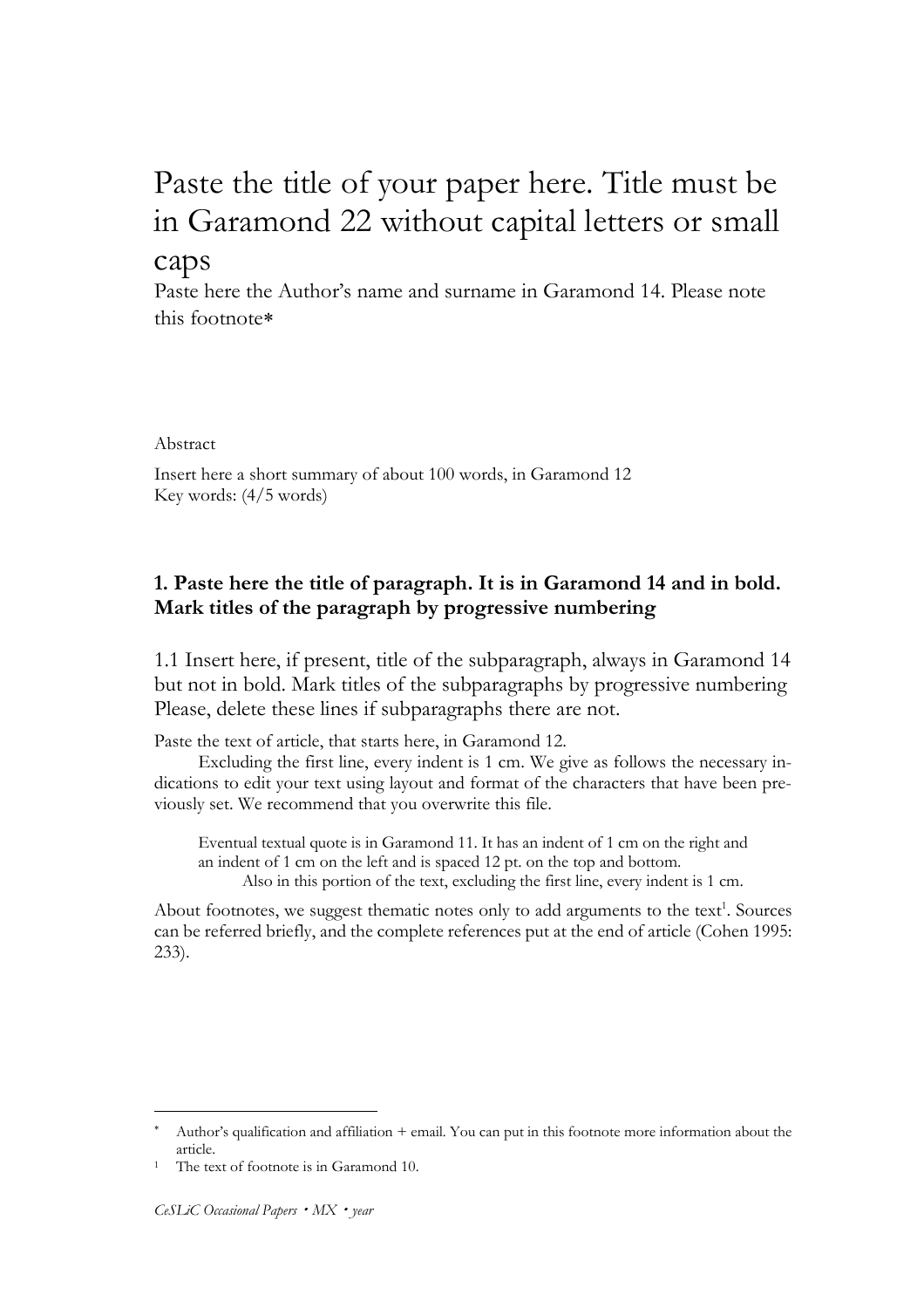## **2. Insert here title of the second paragraph. Please, to edit titles that will follow, note that the space above is 24 pt. and below 18 pt. Note also the progressive numbering**

Paste the text of the second paragraph that starts here, in Garamond 12.

Excluding the first line, every indent is 1 cm. Excluding the first line, every indent is 1 cm. Excluding the first line, every indent is 1 cm.

About footnotes, we suggest thematic notes only to add arguments to the text. References are at the end of article. See below:

### **References**

### **1. Book**

Lotscher, A. (1983) Satzakzent und funktionale Satzperspektive im Deutschen, Tiibingen: Niemeyer. 2.

### **2. Book section**

### **3. Conference paper**

### **4. Journal article**

Atkins S., J. Clear and N. Ostler (1992) 'Corpus design criteria', *Literary and Linguistic Computing,* 7  $(1), 1-16.$ 

### **5. Dictionary entry**

Merriam-Webster (2003) 'Litmus test', in *Merriam-Webster's collegiate dictionary* (11th ed., 727).

### **6. Unpublished thesis**

Harris, L. (2014) Instructional leadership perceptions and practices of elementary school leaders [Unpublished doctoral dissertation]. University of Virginia.

#### **7. Web contents**

Suler, J. (1998) 'E-mail communication and relationships', *The Psychology of Cyberspace,*  http://www.rider.edu/users/suler/psycyber/emailrel.htm (indicando la data dell'ultimo accesso)

Chafe, W.L. (1976) 'Givenness, contrastiveness, definiteness, subjects, topics and point of view', in Charles N. Li (ed.), *Subject and Topic,* New York: Academic Press, 25-55.

Ariza, M. (2002) 'Presente y futuro de la historia de la lengua espanola', in *Actas del II Congreso de la Sociedad Espanola de Linguistica,* Madrid 11-15 diciembre 2000, Madrid: Gredos, 11-20.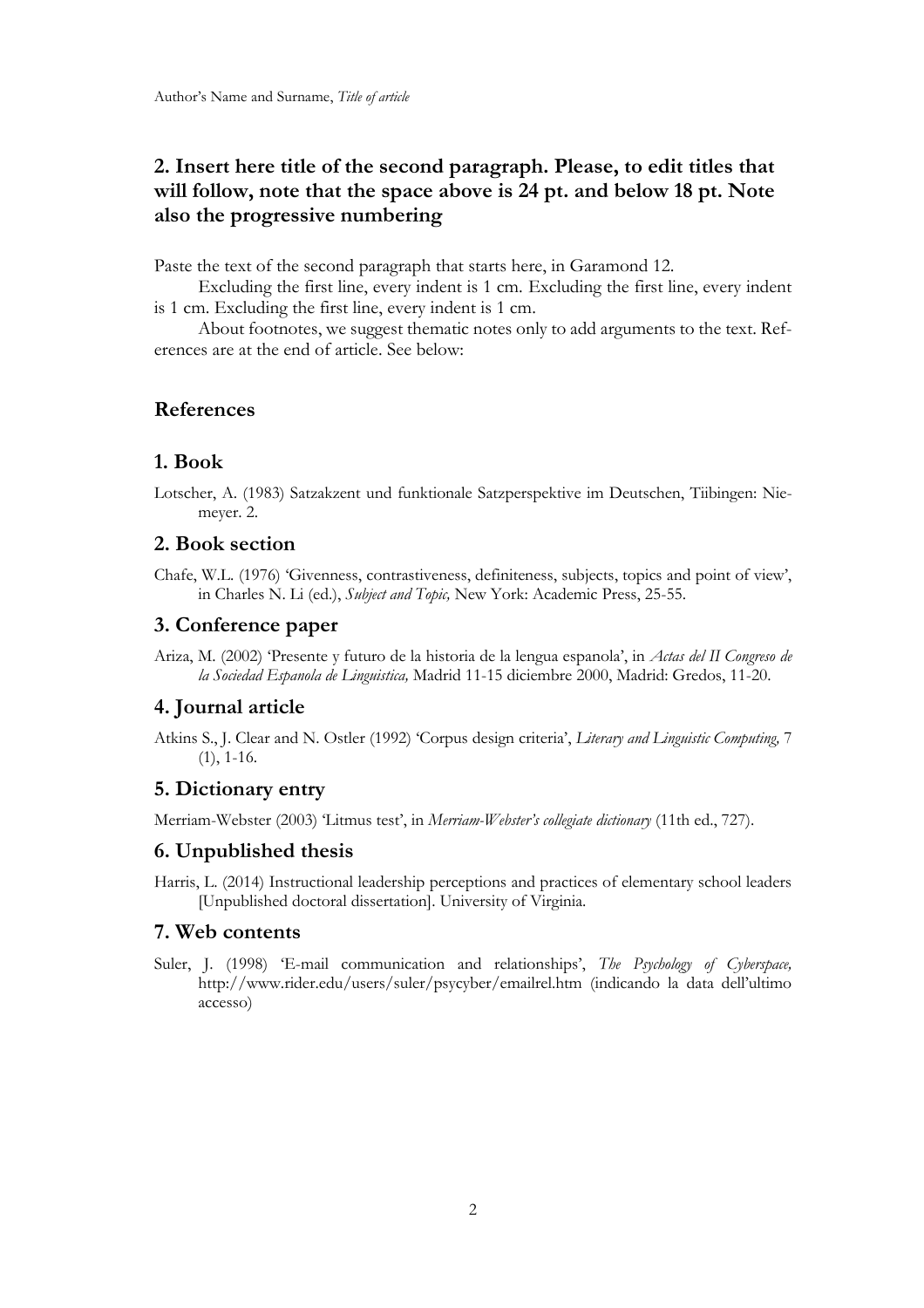## Inserire qui il titolo - in Garamond corpo 22. In tondo, senza maiuscole o maiuscoletto

Inserire qui il nome e cognome dell'autore in Garamond corpo 14 – mantenere la seguente nota impostata con asterisco

Abstract

Inserire qui una sintesi (ca 100 parole), Garamond 12 Key words: (4/5 parole)

## **1. Inserire qui il titolo del paragrafo – introdurre e mantenere la numerazione progressiva dei successivi – il carattere è Garamond corpo 14 e in grassetto.**

1.1 Inserire qui, se presente, titolo del sottoparagrafo – introdurre e mantenere con eventuale numerazione progressiva – il carattere è Garamond corpo 14 in tondo. Se non ci sono sottoparagrafi cancellare queste righe

Introdurre qui il testo dell'articolo in Garamond Corpo 12.

Escluso il primo capoverso tutti gli altri hanno un invio di 1 cm. Qui di seguito diamo le indicazioni necessarie per editare il testo utilizzando tutti gli spazi e il formato dei caratteri che sono stati preventivamente impostati. Si consiglia di sovrascrivere il presente file.

Il testo dell'eventuale citazione testuale è in Garamond corpo 11 ed è spaziato con un rientro di 1 cm a destra e a sinistra e di 12 pt in alto e in basso.

Anche in questa porzione del testo dedicato alla citazione testuale, escluso il primo capoverso tutti gli altri hanno un invio di 1 cm.

Si consiglia di usare le note a piè pagina soltanto per approfondimento tematico<sup>2</sup> Le fonti posso essere riferite brevemente (Tizio 2015: 33), e la bibliografia posta alla fine dell'articolo.

nella nota asterico in Garamond 10 si indica la qualifica e l'affiliazione dell'autore + email. In questa nota possono essere introdotte eventuali altre informazioni nel merito dell'articolo presentato. Non si accettano note in calce al titolo.

<sup>2</sup> Il testo della nota va sempre in Garamond 10. Va giustificato.